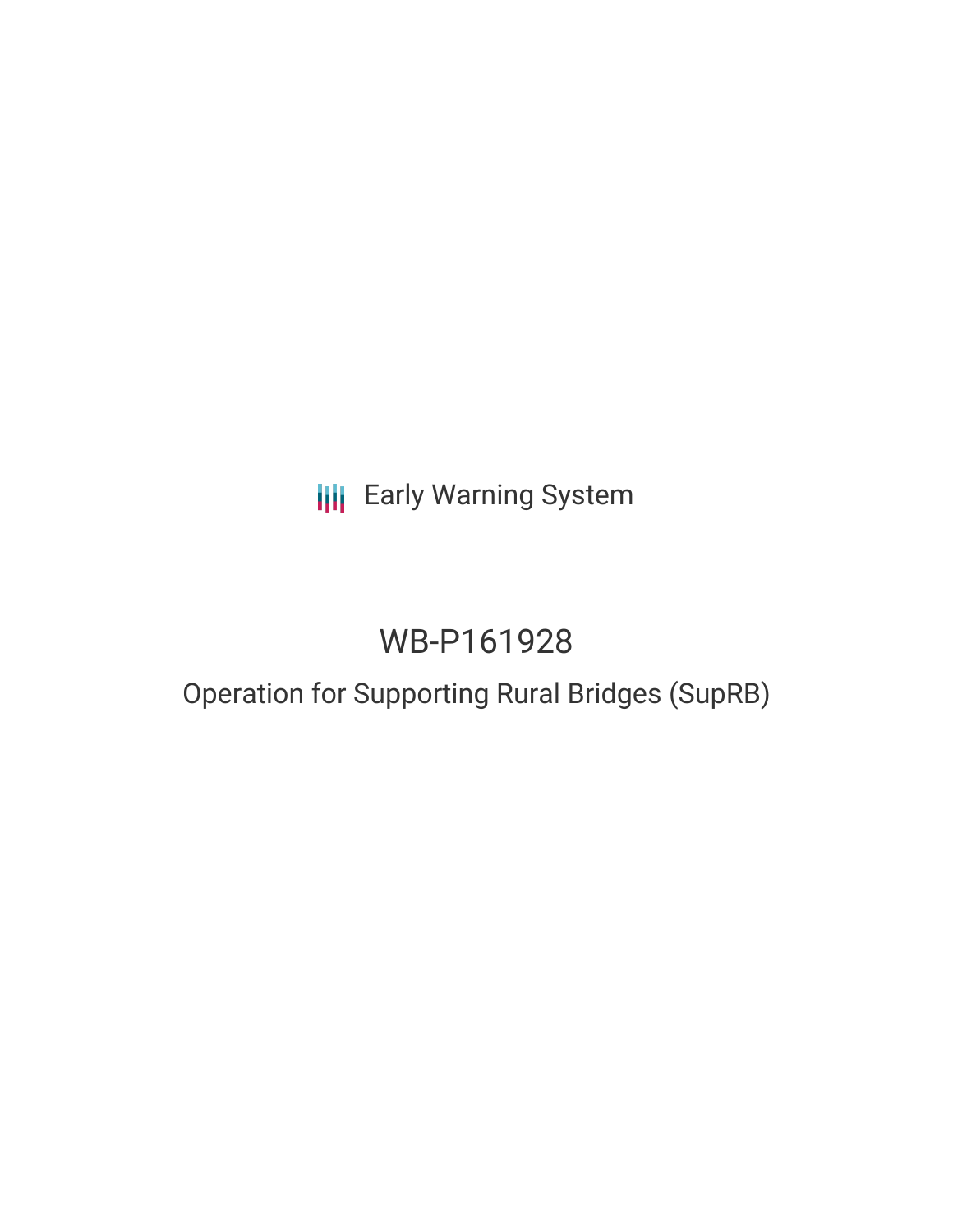

#### **Quick Facts**

| <b>Countries</b>               | Bangladesh               |
|--------------------------------|--------------------------|
| <b>Financial Institutions</b>  | World Bank (WB)          |
| <b>Status</b>                  | Approved                 |
| <b>Bank Risk Rating</b>        | B                        |
| <b>Voting Date</b>             | 2018-10-25               |
| <b>Borrower</b>                | Government of Bangladesh |
| <b>Sectors</b>                 | Transport                |
| <b>Investment Type(s)</b>      | Loan                     |
| <b>Investment Amount (USD)</b> | \$425.00 million         |
| <b>Loan Amount (USD)</b>       | \$425.00 million         |
| <b>Project Cost (USD)</b>      | \$615.00 million         |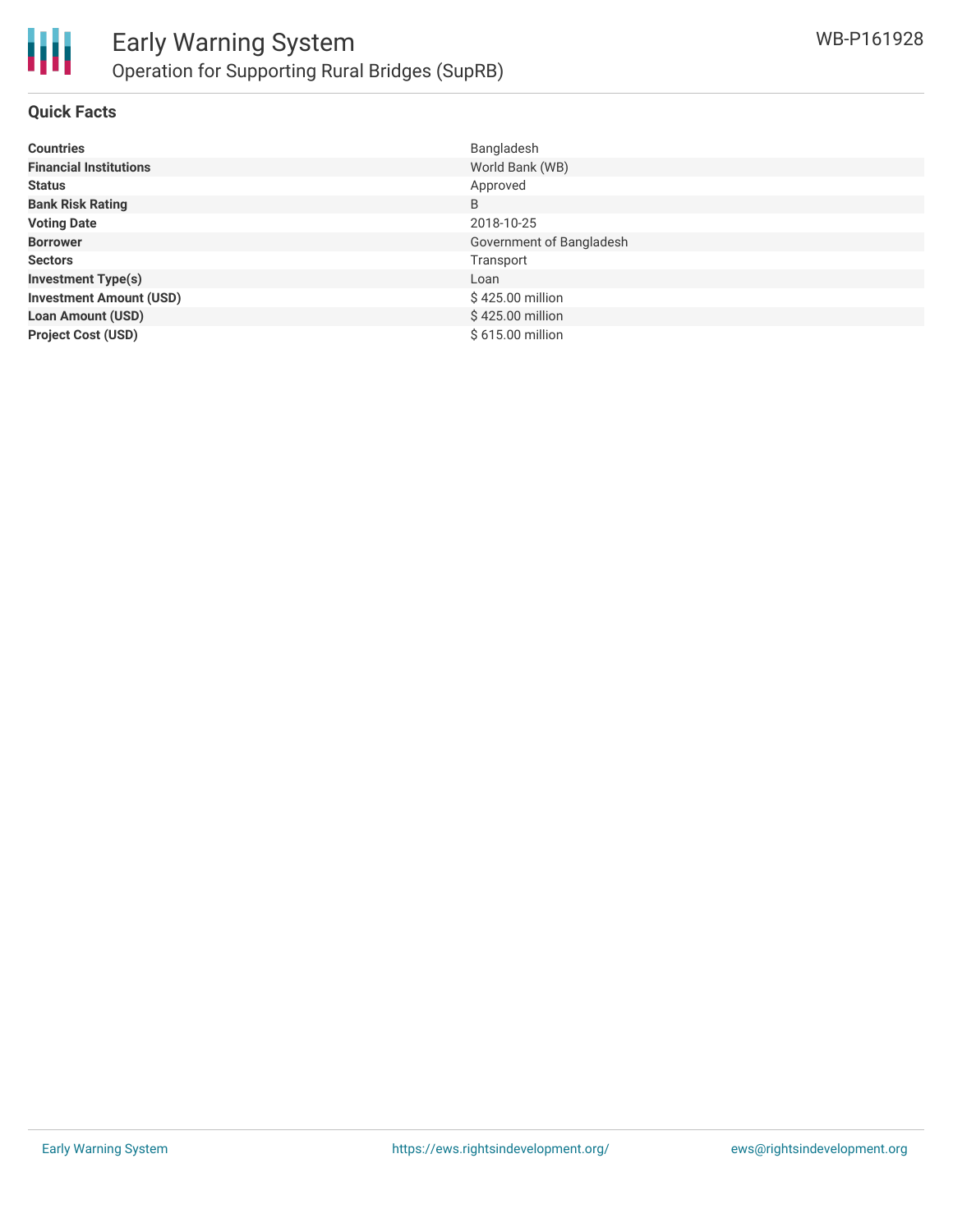

#### **Project Description**

According to WB website, the project intends to improve and preserve rural bridges to support connectivity and climate resiliency, and strengthen institutional management. The PforR portion of the operation will support capital investments in UZR and UNR bridges, including maintenance, rehabilitation, widening, replacement, and new construction. The IPF portion will support institutional strengthening and capacity building activities under the operation. The Program will support the LGED's strategy for the sustainable development and maintenance of rural bridges.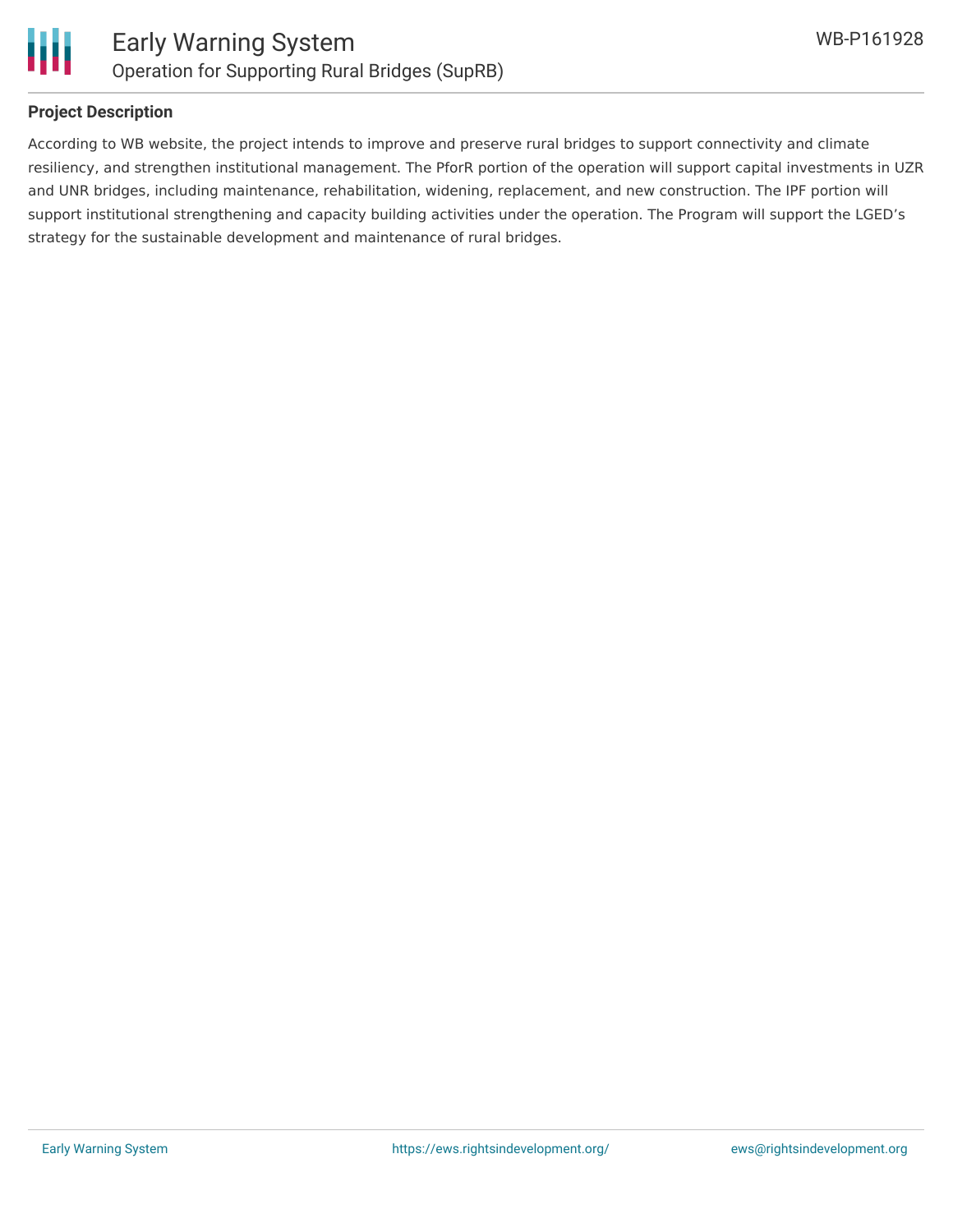

### Early Warning System Operation for Supporting Rural Bridges (SupRB)

#### **Investment Description**

World Bank (WB)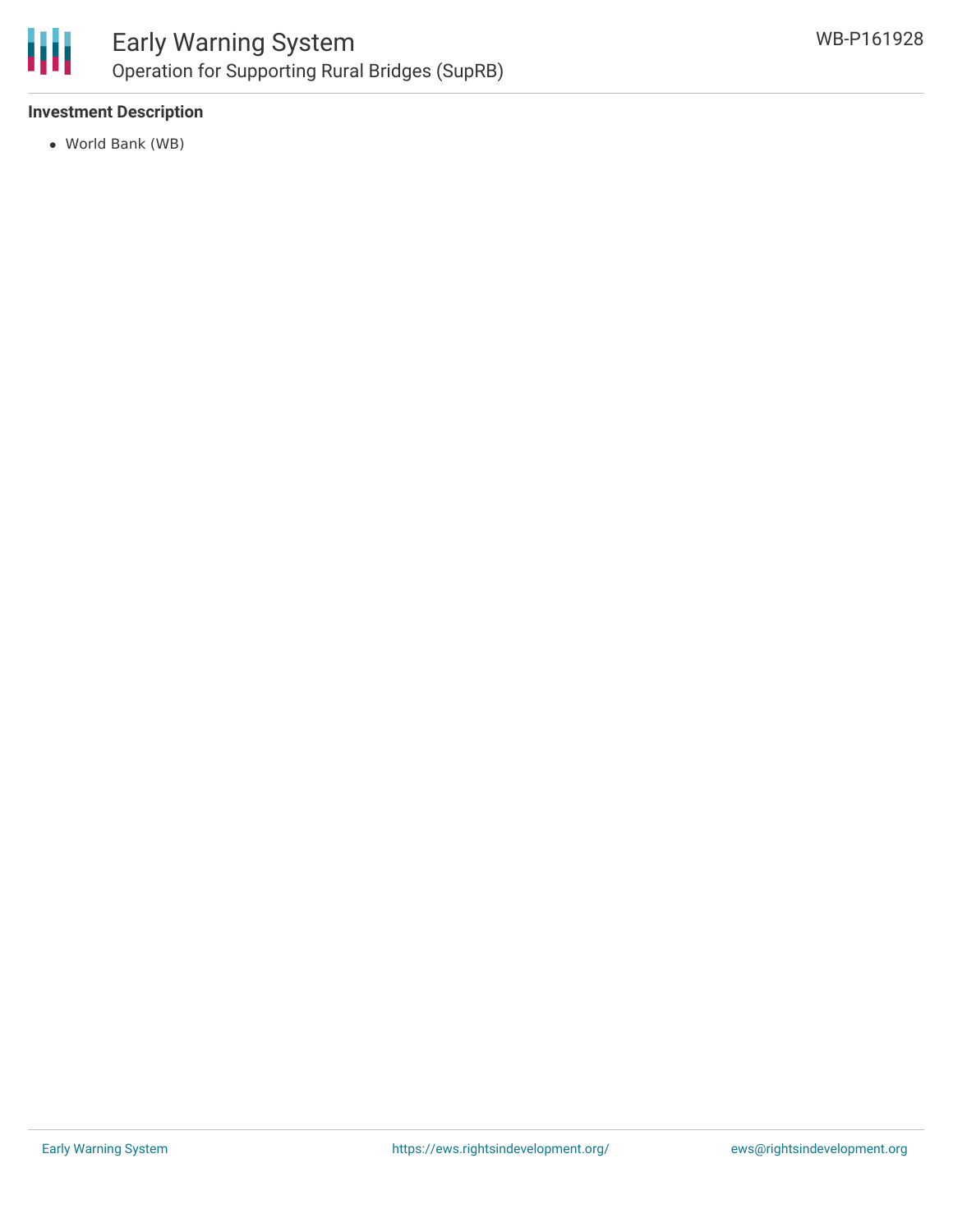

### **Contact Information**

Farhad Ahmed Senior Transport Specialist, World Bank Telephone No.: +1 202 458 1718 Email Address: [fahmed8@worldbank.org](mailto:fahmed8@worldbank.org)